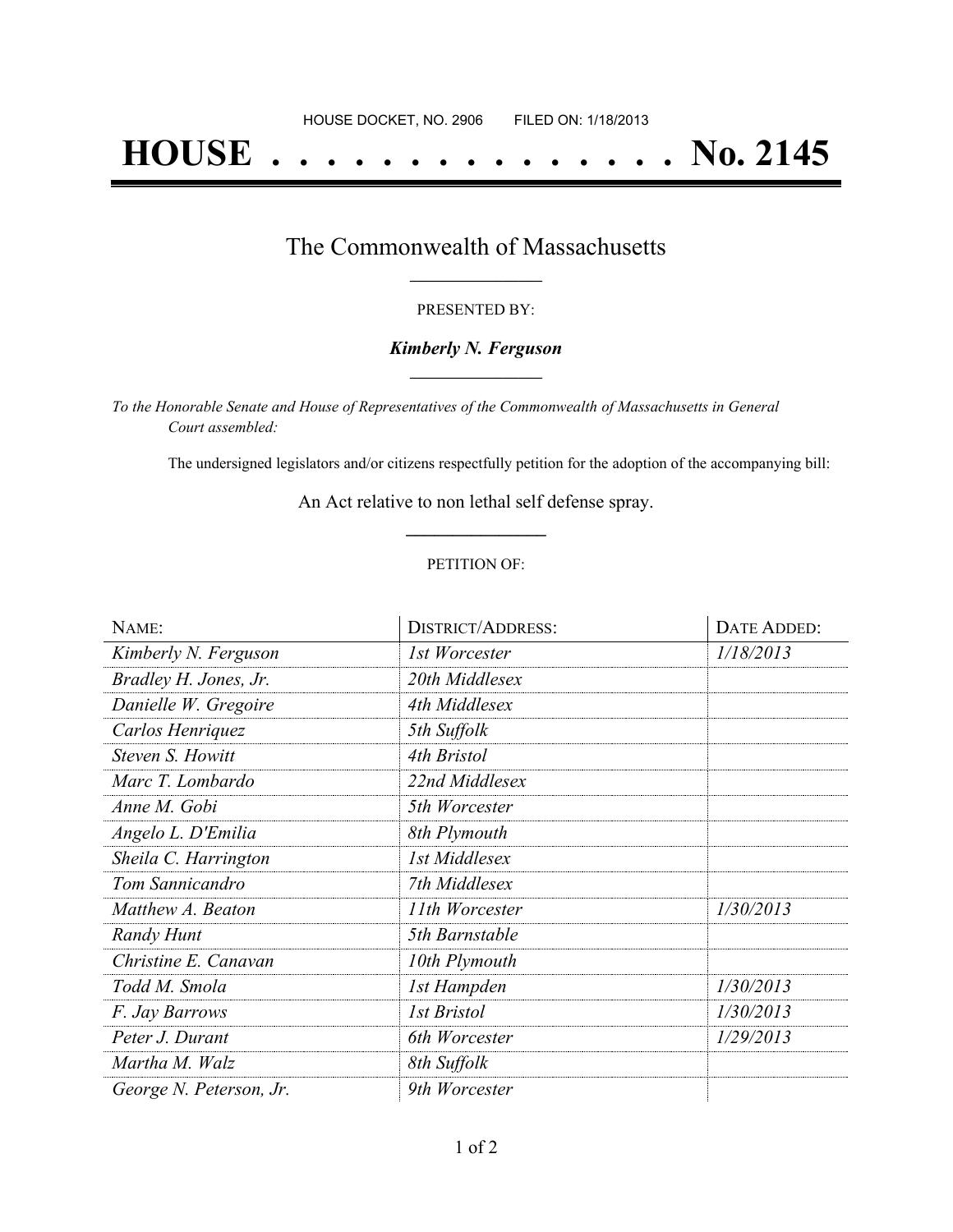| Keiko M. Orrall         | 12th Bristol                     |          |
|-------------------------|----------------------------------|----------|
| Walter F. Timilty       | 7th Norfolk                      |          |
| Daniel B. Winslow       | 9th Norfolk                      | 2/1/2013 |
| Ryan C. Fattman         | 18th Worcester                   | 2/1/2013 |
| <i>Thomas J. Calter</i> | 12th Plymouth                    |          |
| Bruce E. Tarr           | <b>First Essex and Middlesex</b> |          |
| Kevin J. Kuros          | 8th Worcester                    |          |
| David T. Vieira         | 3rd Barnstable                   |          |
|                         |                                  |          |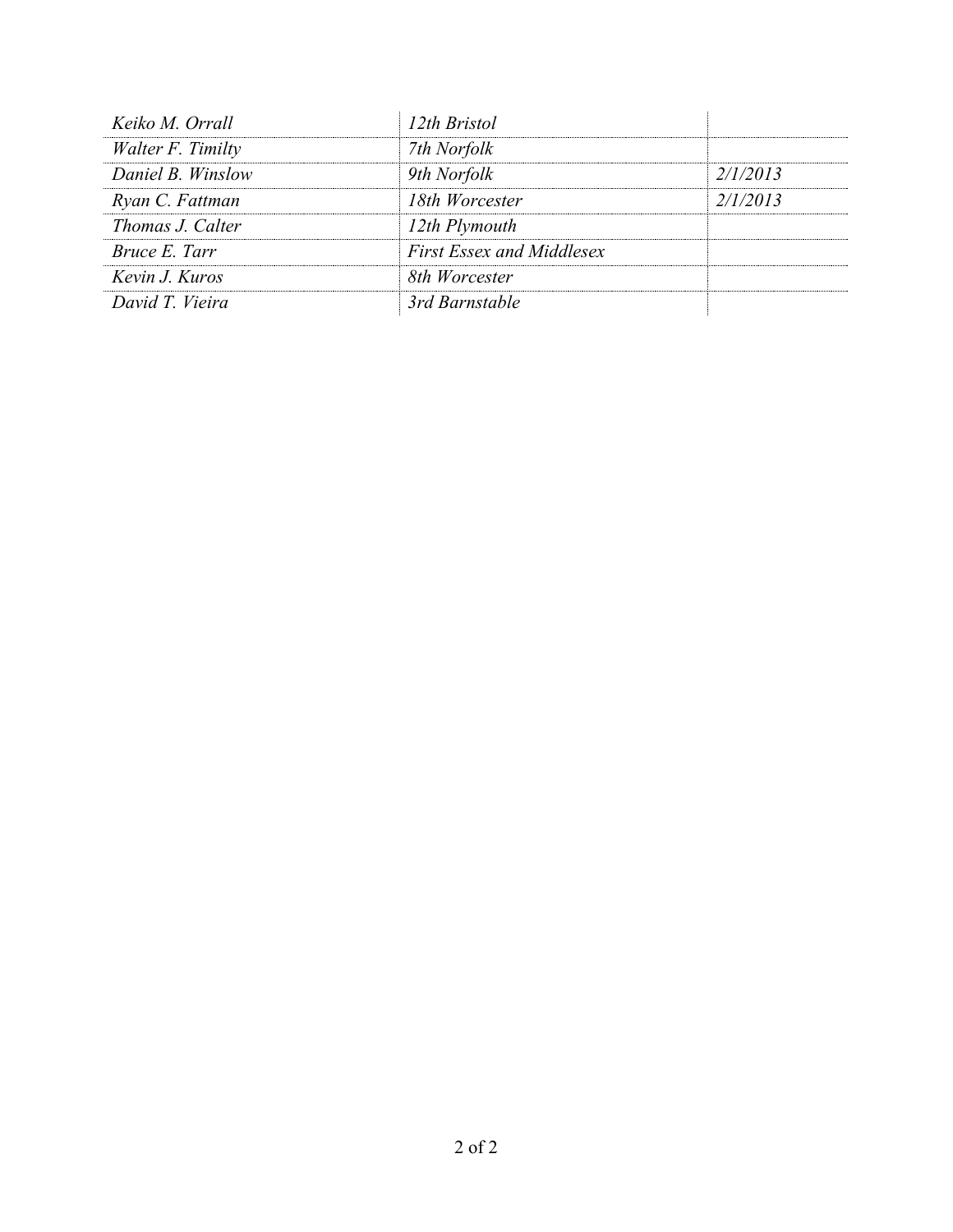## **HOUSE . . . . . . . . . . . . . . . No. 2145**

By Mrs. Ferguson of Holden, a petition (accompanied by bill, House, No. 2145) of Kimberly N. Ferguson and others relative to the issuance of licenses for the use of chemical mace. Public Safety and Homeland Security.

## [SIMILAR MATTER FILED IN PREVIOUS SESSION SEE HOUSE, NO. *2403* OF 2011-2012.]

## The Commonwealth of Massachusetts

**\_\_\_\_\_\_\_\_\_\_\_\_\_\_\_ In the Year Two Thousand Thirteen \_\_\_\_\_\_\_\_\_\_\_\_\_\_\_**

An Act relative to non lethal self defense spray.

Be it enacted by the Senate and House of Representatives in General Court assembled, and by the authority *of the same, as follows:*

## 1 SECTION 1. Section 121 of Chapter 140 of the general laws, as appearing in the 2010 2 official edition, shall be amended by deleting in lines 6 through 8 the following:- "The term 3 "ammunition" shall also mean tear gas cartridges, chemical mace or any device or instrument 4 which contains or emits a liquid, gas, powder or any other substance designed to incapacitate."

 SECTION 2. Section 121 of Chapter 140 of the general laws, as appearing in the 2010 official edition, shall be amended by inserting after the word "imposed in line 7 the following:- "Defensive Spray" shall mean tear gas cartridges, chemical mace or any device or instrument which contains or emits a liquid, gas, powder or any other substance designed to incapacitate."

- 9 SECTION 3. Section 129B of Chapter 140 of the general laws, as appearing in the 2010 10 official edition, shall be amended by deleting in lines 141 through 143 the following:- "A firearm 11 identification card shall be valid for the purpose of purchasing and possessing chemical mace, 12 pepper spray or other similarly propelled liquid, gas or powder designed to temporarily 13 incapacitate."
- 14 SECTION 4. Section 129B of Chapter 140 of the general laws, as appearing in the 2010 15 official edition, shall be amended by deleting in lines 155 through 159 the following:- "If a 16 firearm identification card is issued for the sole purpose of purchasing or possessing chemical